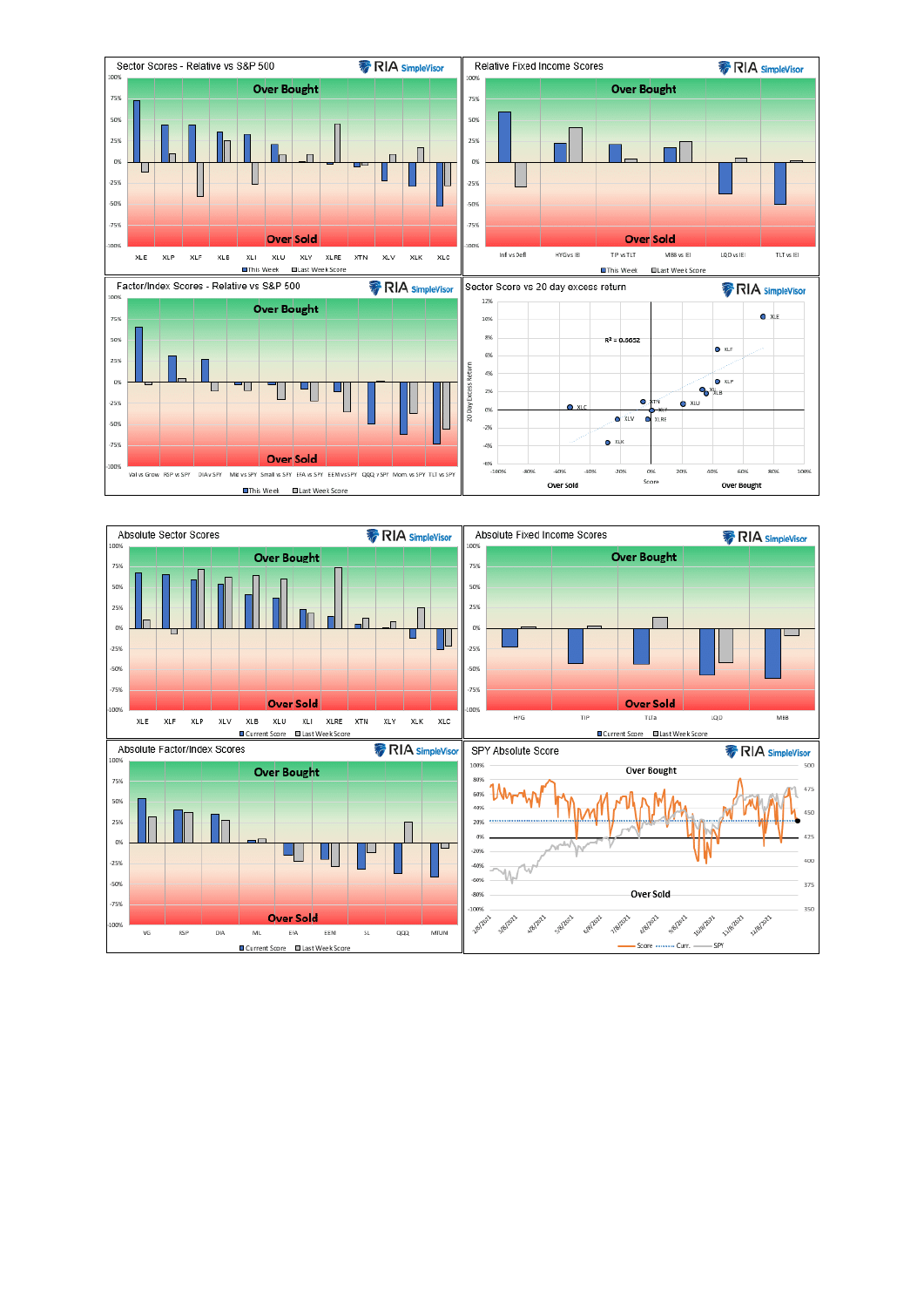## Users Guide

The technical value scorecard report is one of many tools we use to manage our portfolios. This report may send a strong buy or sell signal, but we may not take action if other research and models do not affirm it.

The score is a percentage of the maximum score based on a series of weighted technical indicators for the last 200 trading days. Assets with scores over or under +/-70% are likely to either consolidate or change the trend. When the scatter plot in the sector graphs has an R-squared greater than .60, the signals are more reliable.

The first set of four graphs below are relative value-based, meaning the technical analysis is based on the ratio of the asset to its benchmark. The second set of graphs is computed solely on the price of the asset. At times we present ?Sector spaghetti graphs,? which compare momentum and our score over time to provide further current and historical indications of strength or weakness. The square at the end of each squiggle is the current reading. The top right corner is the most bullish, while the bottom left corner is the most bearish.

The ETFs used in the model are as follows:

- Staples XLP
- Utilities XLU
- Health Care XLV
- Real Estate XLRE
- Materials XLB
- Industrials XLL
- Communications XLC
- Banking XLF
- Transportation XTN
- Energy XLE
- Discretionary XLY
- S&P 500 SPY